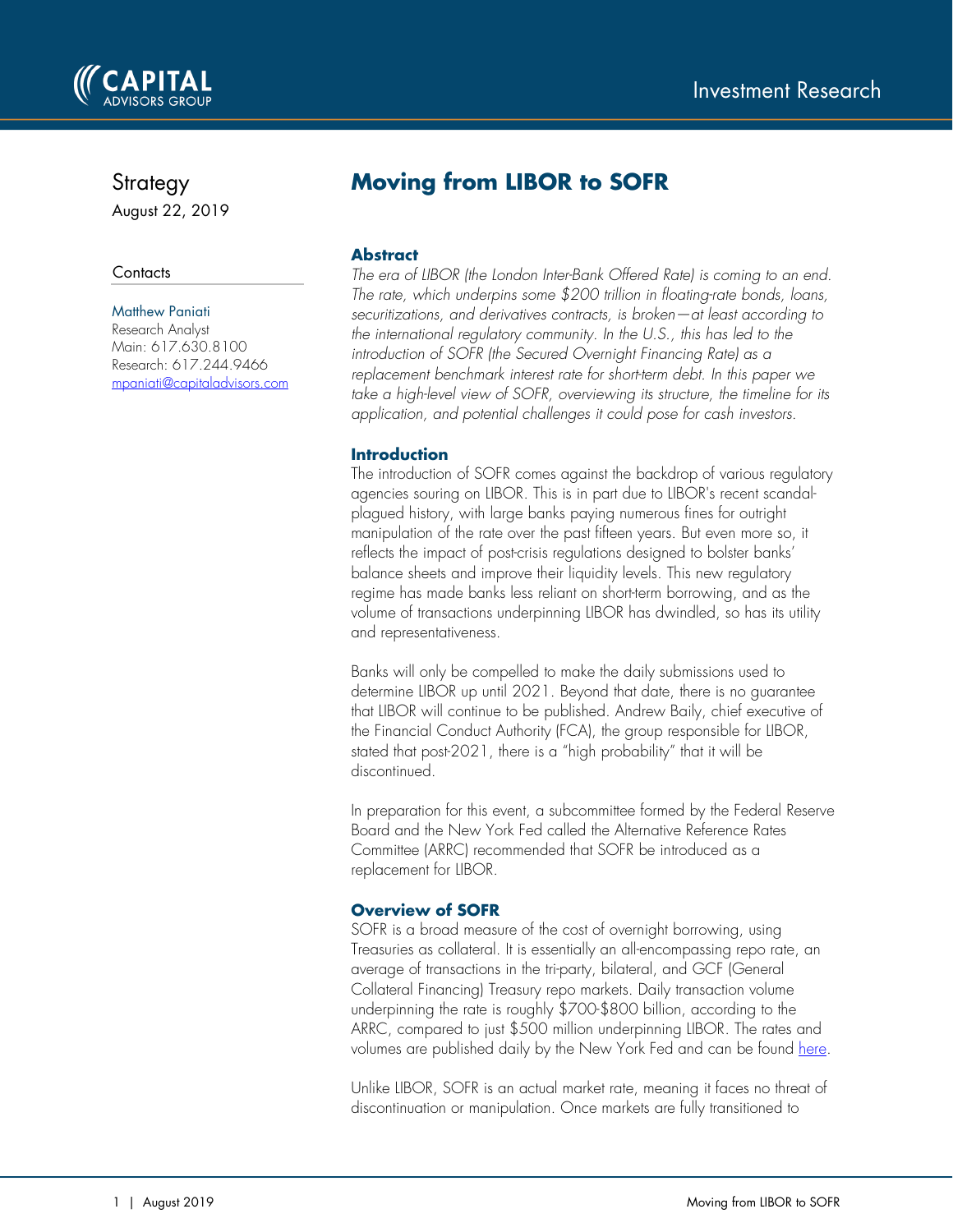

SOFR, it should provide greater transparency than is currently the case with LIBOR. Additionally, the higher volume of related transactions makes SOFR a more reliable indicator of the level of short-term interest rates.

#### **Difference from LIBOR**

SOFR is a structurally different rate from LIBOR. It is a secured repo rate, rather than an unsecured wholesale funding rate. As such, economic logic would suggest that it be systematically lower than LIBOR. So far however, this has not been the case. Since its inception, SOFR has roughly tracked the overnight LIBOR rate, with an average spread of just 4 basis points.



Figure 1: SOFR and Overnight LIBOR Rates

Source: Bloomberg, Federal Reserve Bank of New York

This relationship will be tested during periods of heightened financial market volatility. During a negative credit event, LIBOR tends to rise because it has a credit component built into it. Banks become risk averse and therefore less willing to lend to each other on an unsecured basis, causing the rate to rise. On the other hand, demand for Treasuries typically rises during times of instability, which in turn drives down secured lending rates such as SOFR.

Another difference between LIBOR and SOFR is that SOFR is only published on an overnight basis. LIBOR, on the other hand, includes securities benchmarked to term (3M, 6M, etc.). To address the discrepancy, the New York Fed has stated its intention to publish forward-looking term SOFR rates that could be used in commercial contracts. However, their utility will be contingent on the development of a robust futures market. Both ICE (the Intercontinental Exchange) and the CME (Chicago Mercantile Exchange) have launched trading on one- and three-month SOFR futures contracts. However, as of now, trading in these contracts is too light to establish a reliable forward-looking rate. Consensus expectations are that trading volume will continue to rise as LIBOR's end date draws closer, with the goal that a term reference rate will be available by the end of 2021.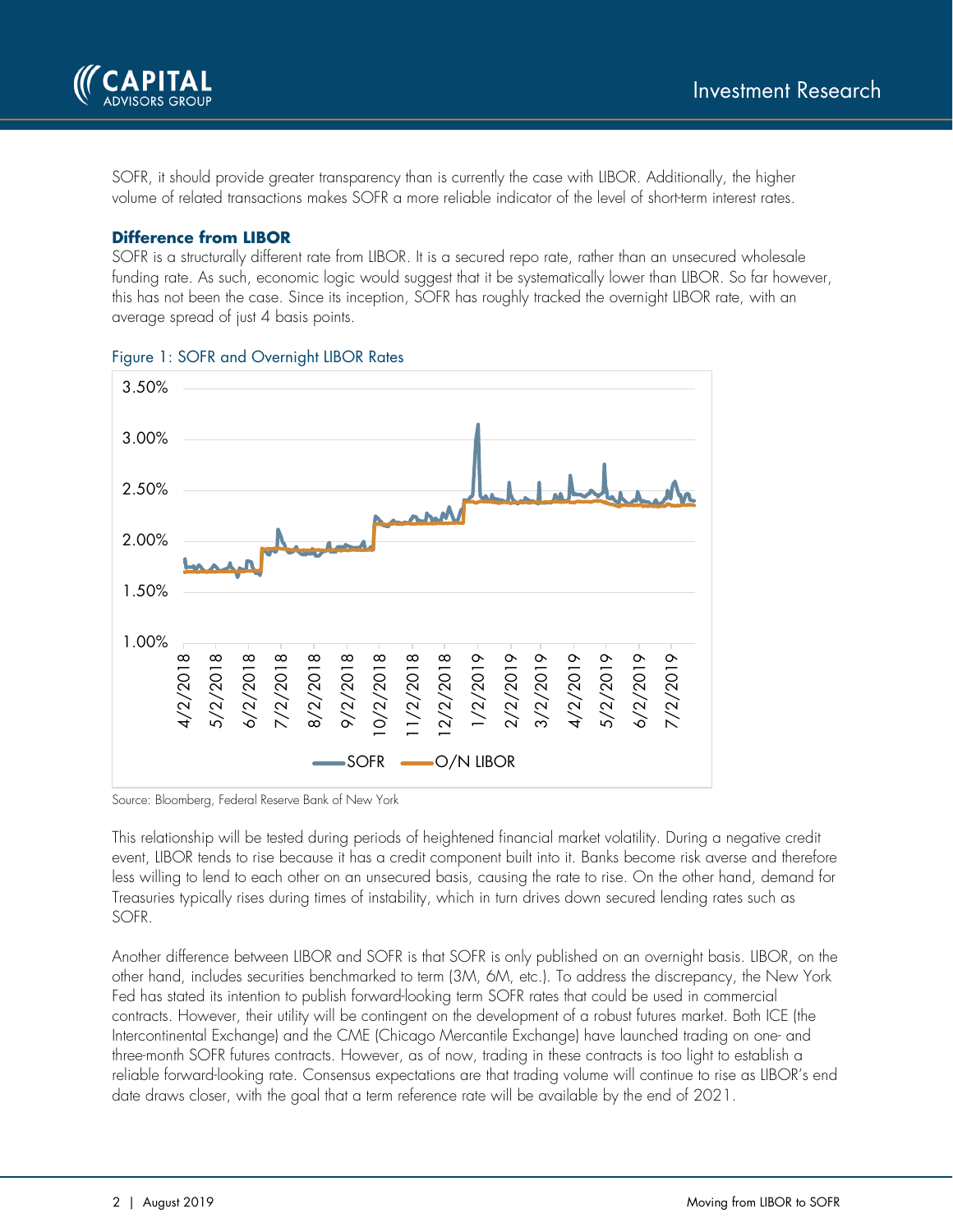

#### Figure 2: SOFR Futures Daily Trading Volume (CME only)



In the meantime, the NY Fed has also stated its intention to publish backwards-looking SOFR term rates. The ARRC recommends using these rates (either in advance or in arrears) rather than overnight ones because they are subject to less volatility.

#### **Issuance**

Issuance of SOFR-linked debt has been slower than hoped for by regulators, as most firms still prefer to use LIBOR. The first SOFR-linked note was issued in September of last year, and as of July issuance has reached just over \$150 billion. Around two-thirds of the outstanding notes are due within a year, likely due to SOFR's current limitations.



Figure 3: Maturity Distribution of SOFR-Linked Notes

Source: Bloomberg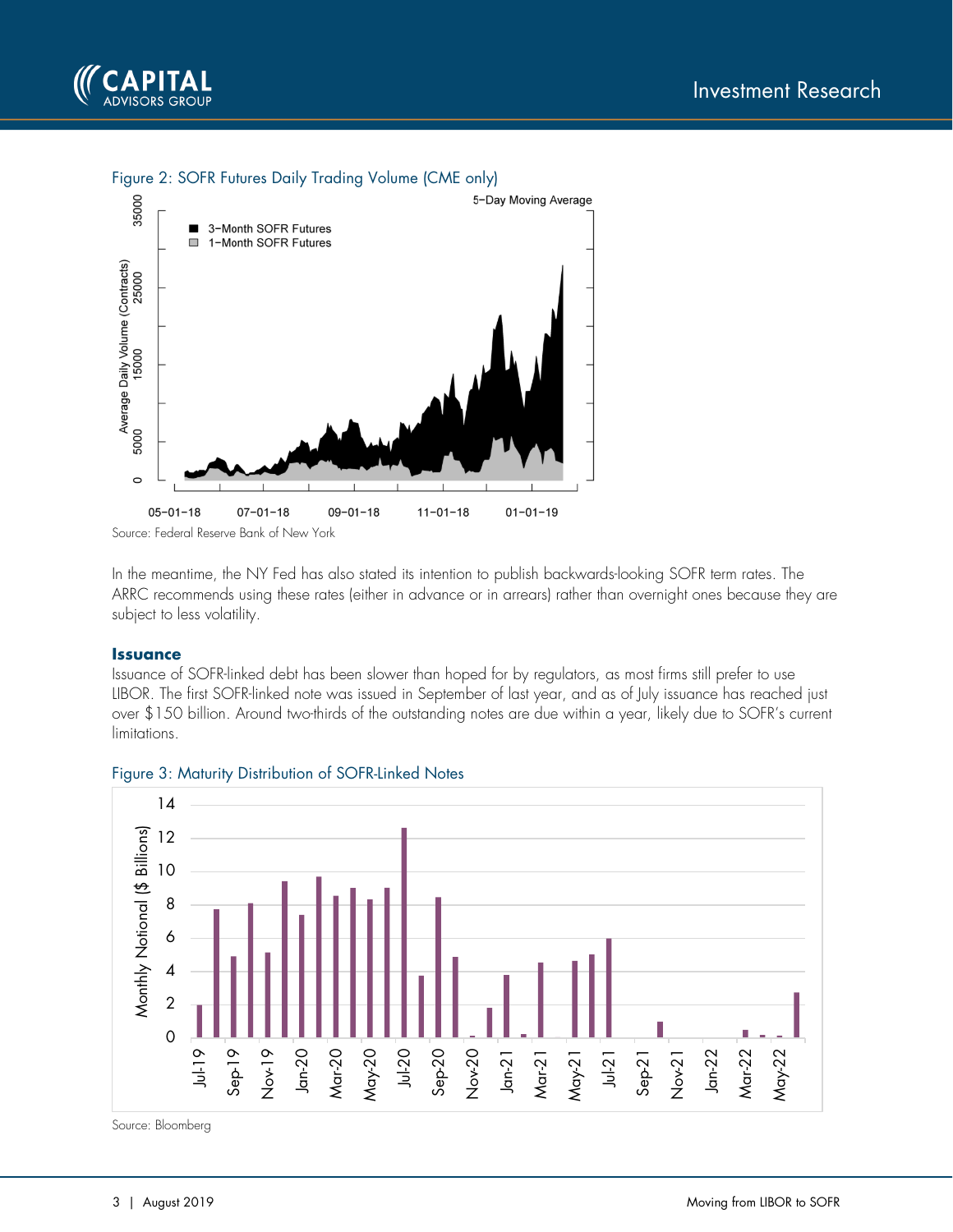

Government-sponsored enterprises (GSE's) comprise 80% of the outstanding notes, with the remaining 20% issued by banks and non-governmental organizations. Spreads on GSE issuances have often been less than 5 basis points over SOFR, and bank notes have been in the 30 to 60 basis point range. Top buyers of SOFRlinked debt are largely money fund operators such as BlackRock, JP Morgan, and Federated.

### **Challenges**

The transition away from LIBOR poses a couple challenges for investors with legacy floating-rate notes. The primary one is that there is no universal protocol for transitioning legacy floaters to an alternative rate. The procedures that follow in the case that LIBOR is discontinued vary based on the "fallback" language contained in individual contacts.

As PIMCO [noted,](https://www.pimco.com/en-us/insights/viewpoints/so-long-libor-transition-is-underway-to-sofr-and-other-alternative-reference-rates/) the contract language is all over the place. For some issuances, the contract specifies that the security would revert to using the last LIBOR rate in perpetuity. This would essentially transform a floating-rate security into a fixed-rate one, since the rate would remain stagnant. Others provide some discretion in allowing an "agent" to either estimate LIBOR using comparable rates, or to use an alternative rate (such as SOFR) altogether. Both cases carry execution risk as well as questions regarding the level of discretion the "agent" could have in picking a new benchmark. Finally, some contracts contain no fallback language whatsoever.

The second concern is that of basis risk. Since SOFR is a fundamentally different rate than LIBOR, transitioning a floater's benchmark to SOFR could potentially cause some fluctuation in market value. As the ARRC and NY Fed note, there will need to be a spread adjustment, especially if a security's benchmark is being transitioned from 3- Month LIBOR to daily SOFR. This transition would be eased by the introduction of forward-looking term rates, which would remove the maturity risk component.

There is also a related question of how SOFR-linked notes will perform during a credit event. Should SOFR rally, we'd presume that the spread over SOFR would widen out to compensate for the additional credit and liquidity risk. However, if spreads remained constant, then SOFR-linked floaters could see a positive bump in their market valuations relative to other bonds.

#### **Recommendations**

To help mitigate these potential challenges, institutional cash investors would do well to:

- 1. Understand their Exposure: Investors should have an idea as to what their exposure to floating-rate debt is. Additionally, as the timeline for LIBOR's potential end draws closer, adding SOFR-linked debt may reduce uncertainty while allowing cash investors to maintain upside exposure to higher rates.
- 2. Know the Differences: Investors should understand the differences between SOFR and LIBOR, and that the two rates may diverge in certain market conditions. Investors should understand that SOFR is subject to some idiosyncratic volatility, though this should tend to average out over time.
- 3. Examine the "Fallback" Language: Investors should understand how their floating-rate notes will be affected by the discontinuation of LIBOR. Investors should advocate for themselves and work with issuers to avoid pitfalls. The "ARRC's Recommendations Regarding More Robust Fallback Language for New [Issuances"](https://www.newyorkfed.org/medialibrary/Microsites/arrc/files/2019/FRN_Fallback_Language.pdf) provides instructions on how contracts can be designed to minimize risk. As the end date of LIBOR draws closer, regulators should also provide guidance as to how cash investments will shift benchmarks.
- 4. Follow the Developments: Stay up to date on developments with LIBOR and SOFR. The situation remains very fluid on both ends, with talks of LIBOR potentially being published elsewhere should it be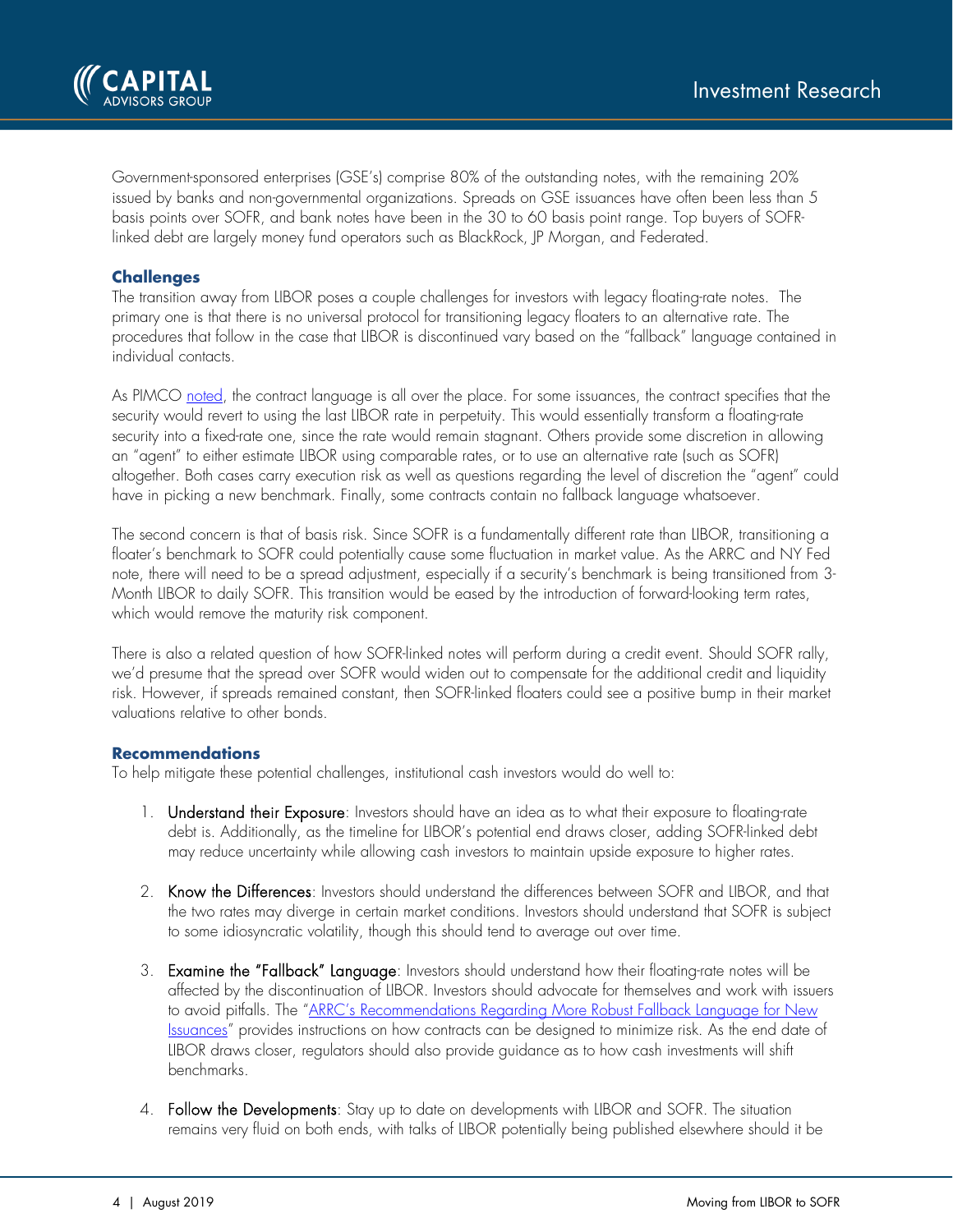

discontinued by the FCA and regulatory bodies pushing firms to start issuing more SOFR-linked debt. In addition, the possible development of forward term rates by the end of 2021 is key.

#### **Conclusion – SOFR is Coming**

In light of the recent developments with LIBOR, it is only a matter of time until SOFR is deployed on a wider basis. Once fully adopted, it should prove to be easier to understand and more robust than LIBOR, but the transition will likely pose some challenges for investors. The ARRC is ahead of their own schedule in development of key infrastructural pieces to support the transition to SOFR: the rate is now publicly available, futures trading is available on two separate exchanges, and recommended contract fallback language has been issued.

Nevertheless, there remains much to be done. Private-sector adoption of SOFR has been slow as firms have been reluctant to issue SOFR-linked debt. Futures trading has picked up but remains well below the levels needed for representativeness. And regulatory guidelines for dealing with legacy LIBOR-based cash investments are minimal at this point. These problems will likely be ironed out over the next eighteen months, but it makes sense for investors to start preparing now.